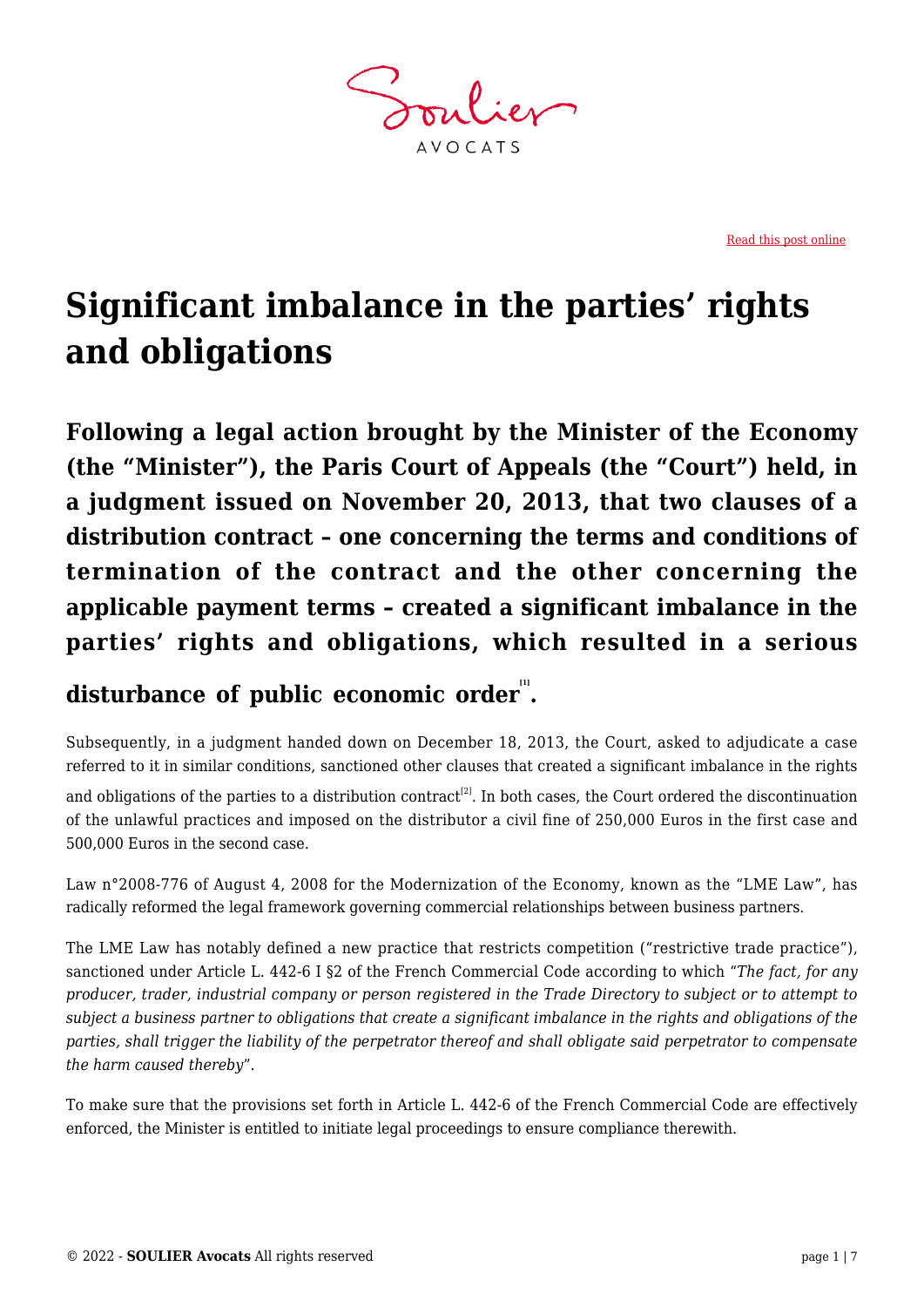

The LME Law specifies that "*in the framework of these proceedings, the Minister of the Economy and the public prosecutor may request the court hearing the case to order the discontinuation of the practices set forth in this Article. For all these practices, they may also request the court to acknowledge the nullity of the unlawful clauses or contracts and to order the refund of the sums unduly paid. They may also request the court to impose a civil fine, the amount of which may not exceed 2 million Euros"*.

The definition of this new restrictive practice has notably filled the vacuum left by the removal of the prohibition of the abuse of economic dependency by the LME Law.

In its judgments dated November 20 and December 18, 2013, the Court provides concrete examples of contractual clauses that subject a business partner to obligations that create a significant imbalance in the parties' rights and obligations.

These judgments, that take place in the trend of still sparse decisions, should be given credit for providing an instructive illustration of a concept that has been much criticized by legal writers for its lack of precision.

## **1. A vague, uncertain and unconstitutional concept?**

Since the introduction of this restrictive practice, French legal writers strongly criticized the concept of "significant imbalance". Application n°2010-85 for a priority preliminary ruling on the issue of constitutionality was filed with the Constitutional Council that thus was asked to rule on the constitutionality of these newly introduced provisions<sup>[3]</sup>.

Specifically, the legislator was criticized for having created an incrimination that allegedly infringed the principle of legality of offenses and punishments enshrined in Article 8 of the 1789 Declaration of the Rights of Man and of the Citizen which requires it to define in sufficiently clear and precise terms the requirement which carries a penalty in case of non-compliance.

In its decision dated January 13, 2011, the Constitutional Council ruled that the concept of significant imbalance had been defined in sufficiently clear and precise terms to comply with the principle of legality of offenses and punishments, insofar as the legislator "*referred to the legal concept of significant imbalance in the parties rights and obligations set forth in Article L. 132-1 of the [French] Consumer Code (…); by referring to this concept, the scope of which has already been specified by case-law, the offence is defined in conditions which enable the judge to make a ruling without his interpretation being challenged as being an arbitrary interpretation. Furthermore, the court to which the case is referred may, as per Article L 442-6 III §2 of the [French] Commercial Code, consult the Committee for the review of commercial practices which is composed of representatives of the commercial sectors involved."*

Despites the decisions rendered by the Constitutional Council, criticisms on the lack of precision of the concept of significant imbalance are still being expressed.

For instance, the Minister Delegate for the Social and Mutually-Supportive Economy and Consumer Affairs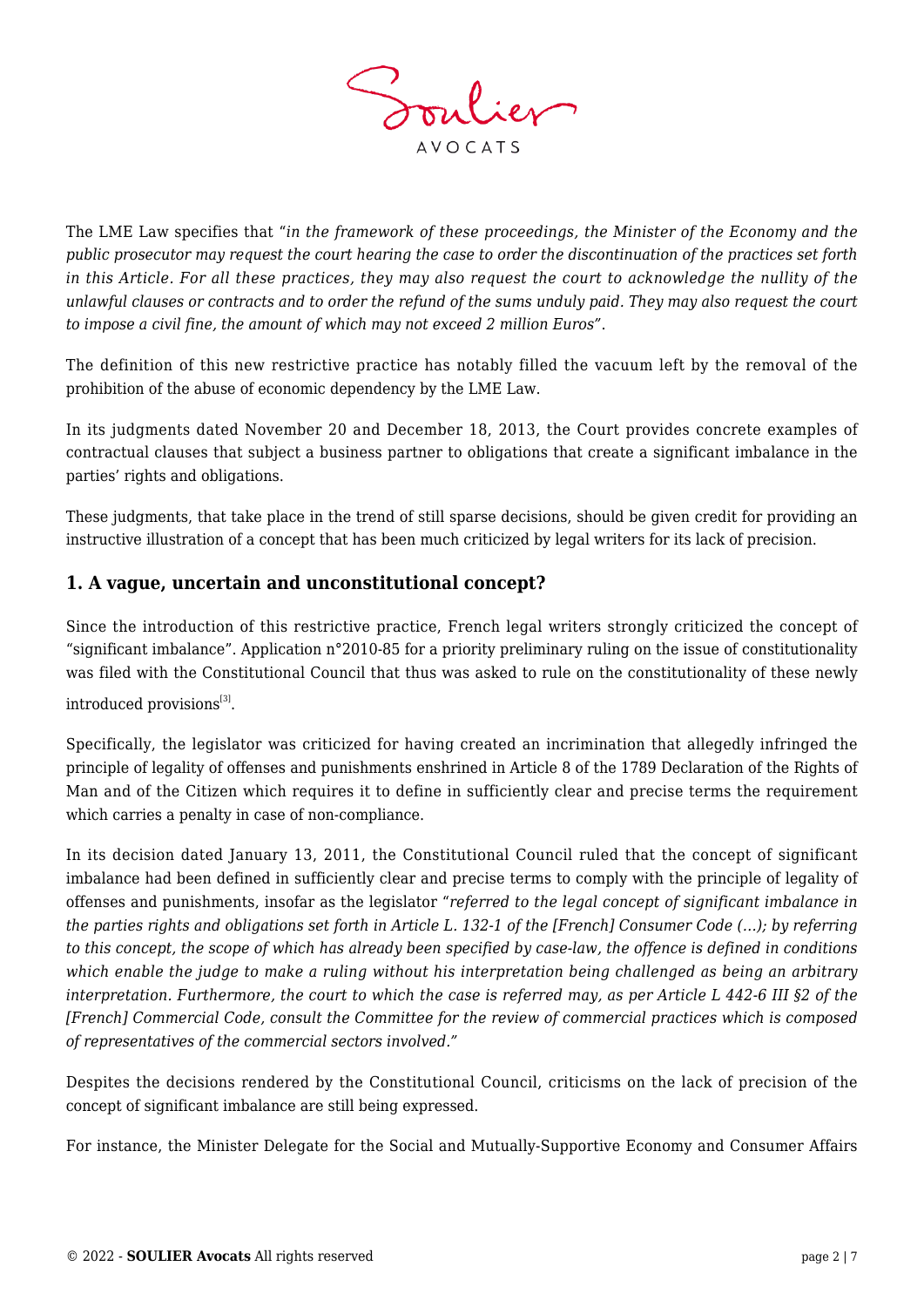

was asked to clarify what this concept really covers; a concept considered by MP François Brottes "*as too vague to truly secure the contractual relationships between suppliers and distributors and to enable them to*

adapt to the supply characteristics that are specific to some business sectors"<sup>[4]</sup>.

The Minister recalled that "*it is the transversal nature of the "significant imbalance" concept that makes it an efficient weapon against abuses".*

To reject the criticisms on the lack of precision of this concept, the Minister notably replied that the analysis of the (dozen or so) decisions issued in relation to this concept, following proceedings initiated by the Minister, helped identifying the types of clauses likely to create a significant imbalance.

According to the Minister, the rendered decisions show that the following clauses are notably likely to be held as creating a significant imbalance:

- Clauses that apply without distinction to all business partners belonging to the same entity, therefore suggesting that there is no room for negotiation;
- Clauses that created asymmetrical payment terms;
- A product return clause that concentrates the risks of poor sales on the supplier, not on the distributor that has the sales levers.

# **2. The inputs of the judgments rendered by the Court on November 20 and December 18, 2013**

### **2.1 The conditions in which the Minister is entitled to initiate legal proceedings**

On May 13, 2011, the Constitutional Council ruled on the constitutionality of the Minister's legal action against restrictive trade practices<sup>[5]</sup>.

The parties that submitted to the Constitutional Council the application for a priority preliminary ruling on the issue of constitutionality complained that the disputed provisions enabled public authorities to initiate legal proceedings to request the nullification of the unlawful clauses or contracts and the refund of undue payments received in relation to a restrictive trade practice, without the party harmed by such practice being necessarily called into the dispute, which violated the rights of the defense, the adversarial principle and the harmed parties' right to remedy.

In its decision dated May 13, 2011, the Constitutional Council held that "*insofar as the parties to the contact have been informed of the initiation of such proceedings; under this reserve, the disputed provisions meet the constitutional requirements"*.

Referring to this decision of the Constitutional Council, the Court recalled that harmed suppliers should be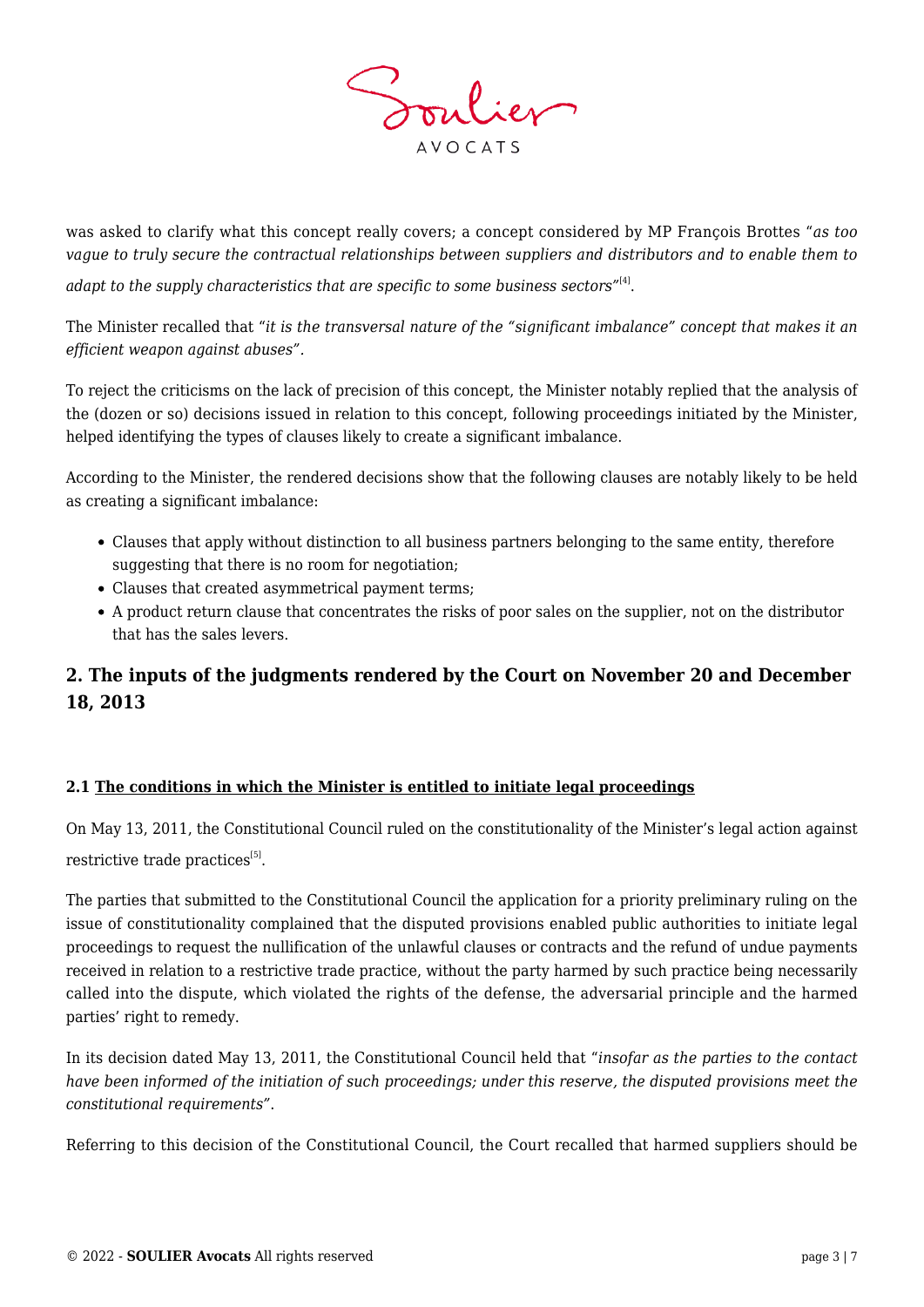

informed by the Minister only if the action brought by the latter was an action for nullification of a contractual instrument and refund of sums.

In its judgment dated November 20, 2013, the Court noted that the Minister did not request the nullification of the contracts that contained the contentious clauses but merely the *"discontinuation of the practices in the future"* and inferred therefrom that the Minister did not interfere in the parties' contractual sphere. This released the Minister from the obligation to inform the suppliers of the proceedings, without incurring criticisms for infringing the suppliers' right to effective remedy and for restricting contractual freedom. The Court confirmed this position in its December 18, 2013 judgment.

The distinction made by the Court seems questionable. When a court is asked to rule on a request for nullification or a request for discontinuation of restrictive trade practices, its decision will, in both cases, indisputably have an impact on the parties' contractual sphere. As such, the nullification of the contract would lead the business partners to enter into a new contract and the ordered discontinuation of the restrictive trade practices would drive them to amend the contract and delete the contentious clauses.

The Court preferred to favor the efficiency of the Minister's action, without caring about the harmed suppliers whose involvement in the proceedings is not easy to manage if they do not receive an adequate official notification of the action brought by the Minister.

### **2.2 Bringing evidence that a business partner has been subjected to obligations that create a significant imbalance**

Article L. 442-6 I §2 of the French Commercial Code penalizes the fact of "*subjecting or attempting to subject a business partner to obligations that create a significant imbalance in the parties' rights and obligations".*

To sanction a restrictive trade practice, the proof that a contracting party has subjected or tried to subject its business partner to such obligations must be established.

In its judgment dated November 20, 2013, the Court specified that making available model contracts to suppliers was not criticizable *per see* and was not enough to establish the proof that a party had tried to subject the other to conditions that would have created a significant imbalance.

On the other hand, the Court noted that the absence of any amendment to the clauses set forth in the model contracts – despites the protests expressed by suppliers who had indicated their disagreement on some of the clauses and submitted addenda – demonstrated the absence of effective negotiation of the contracts and enabled to establish that the contracting party had subjected or tried to subject these contractual partners to obligations that created a significant imbalance.

In its judgment dated December 18, 2013, the Court specified that the supplier's state of subjection could be inferred from a situation of structural imbalance between a distributor that indisputably had a market power as it held 16.9% of the distribution market and suppliers that, because of this situation, could not afford to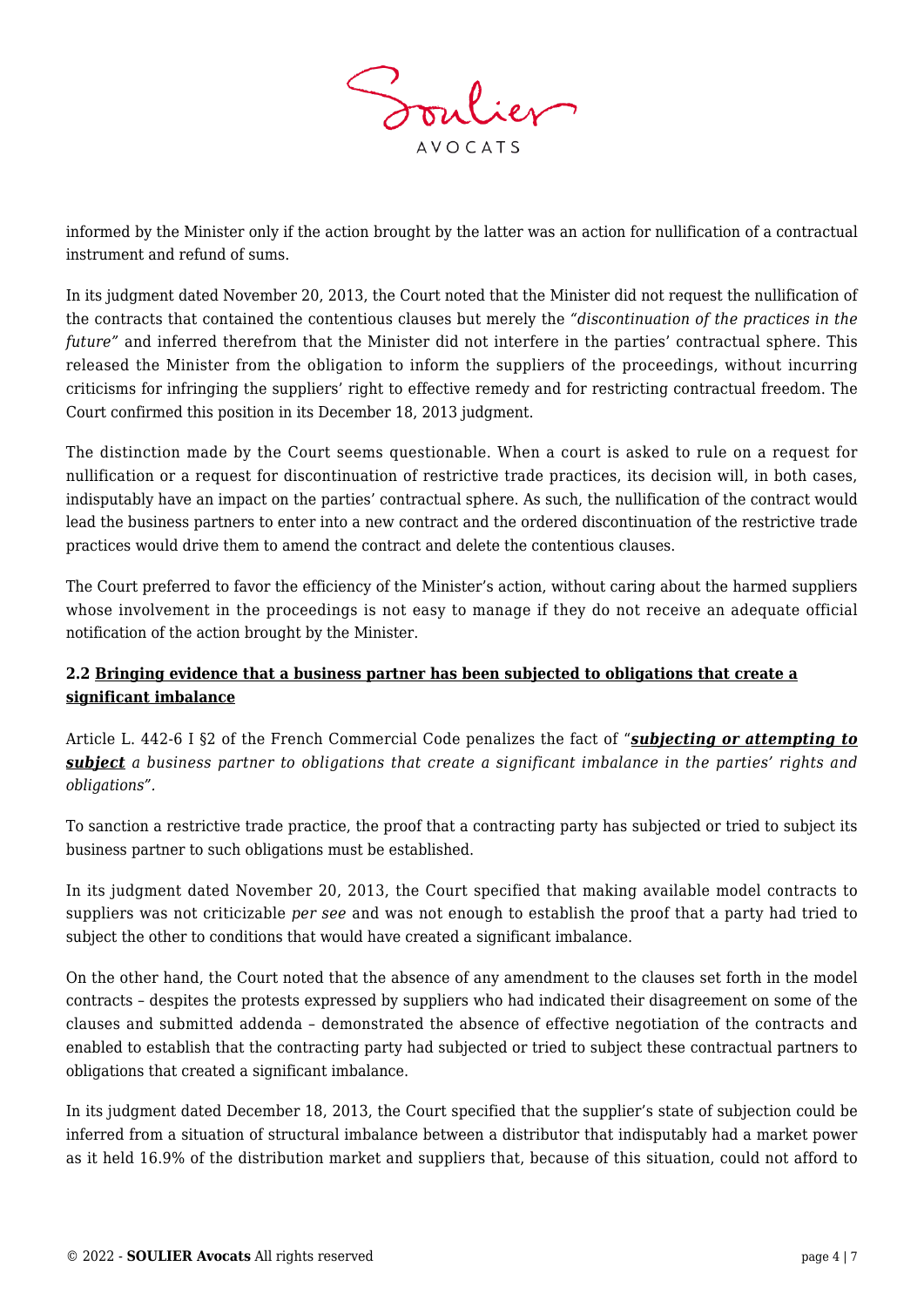

terminate their business relationships with the distributor.

This analysis of the Court is somewhat reminiscent of the former concept of abuse of economic dependence.

#### **2.3 Proof of the significant imbalance**

#### **– Judgment of November 20, 2013**

**The first clause** submitted to the Court for review stipulated that the contract could be terminated in whole or in part for non-performance by the other party of one or more of its obligations eight days after the dispatch of a registered letter, in a number of enumerated cases, one of which drew the Minister's attention: *"underperformance of the product compared to the objectives fixed by common agreement between the parties and/or the results announced by the supplier"*.

The Court held that this clause obviously created a significant imbalance in the distributor-supplier relationships insofar as the contract did not provide for the possibility to cure the breach before termination, that the level of seriousness of the breach was not so high, that automatic termination would occur without consideration for the length of the business relationships between the parties and that the reciprocity of the clause was mainly theoretical and did not bring any real benefit to the supplier.

It may be assumed that, in practice, this clause did not constitute an actual threat since any abusive enforcement of this clause by the distributor would have been sanctioned under Article L. 442-6 I §5 of the French Commercial Code that deals with the issue of sudden breach of established business relationships, or even under Article 1134 of the French Civil Code according to which contractual parties must perform their agreement in good faith.

The Court has, however, considered that the action brought by the Minister was of importance insofar as "*referring the matter to the judge – in case it was claimed that the clause was not applied in good faith – would not have prevented the removal [of the supplier from the list of suppliers] that would have followed the enforcement of such clause and the irreversible consequences thereof for the supplier»*.

In other words, better safe than sorry.

**The second clause** concerned payment terms imposed on the supplier for the remuneration of the services performed by the distributor (promotion of the products through leaflets, cards and other materials).

The Court of Appeals found that this clause created a significant imbalance to the detriment of the supplier to the extent that:

- The payment term imposed on suppliers (30 days) were substantially shorter that the payment term applied by the distributor (45 days) to pay off suppliers' invoices;
- Payment terms applied to suppliers were non-derogable while the payment terms granted to the distributor were negotiable;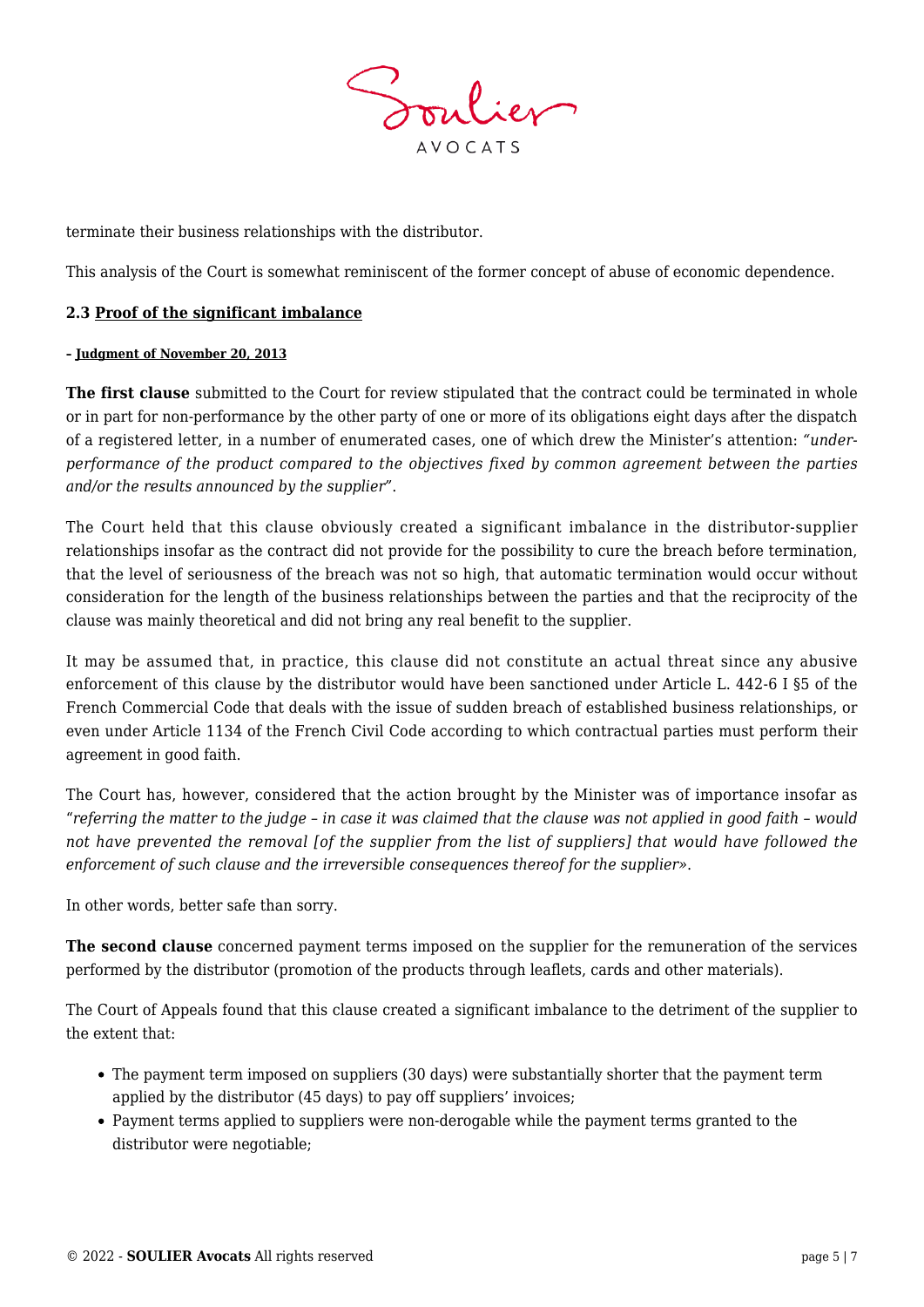

- The payment of monthly advances by which the suppliers advanced the costs of promotional actions that could be implemented only several months later, entailed the creation of a trade balance at the expense of supplier;
- No other clause of the contract was likely to redress such an imbalance.

The Court concluded that the contentious clauses subjected suppliers *"without offering them the possibility to really discuss this, to payment terms that necessarily tend to adversely affect their cash flow, and to contractual performance conditions that exposed them to an annihilation of the business relationships",* which caused a serious disturbance of the public economic order, thereby justifying the discontinuation of the resulting restrictive trade practices and the imposition of a 250,000 Euros civil fine on the distributor.

#### **– Judgment dated December 18, 2013:**

In first instance, the Créteil Commercial Court dismissed all the claims made by the Minister. Such claims were all brought against the *Groupement d'achat des centres distributeurs Leclerc* (group-purchasing association comprising owners of Leclerc stores) following an investigation conducted by the Directorate-General for Competition, Consumer Affairs and Prevention of Fraud in relation to 124 agreements entered into between the distributor and 58 suppliers.

The Court reversed the first instance judges' decision and considered that the framework distribution contract submitted to it for review included several clauses that created a significant imbalance to the detriment of suppliers.

The Court's reasoning applied, in particular, to the framework distribution contract clause that stipulated that the distributor's general terms of purchase prevailed over the supplier's general terms of sale.

Specifically, the Court noted that the intangibility and systematization of the general terms of purchase, which appeared in identical form in an appendix to each contract entered into by the distributors, excluded any possibility for a true negotiation.

The Court also sanctioned the clause related to the return of products damaged by clients. This clause stipulated that if the supplier offered products with tear-out premiums or promotional offers, it had to ensure that this promotional mechanism would not entail the destruction by consumers of the package or of the product in retail outlets. If this was not the case, all costs and expenses incurred in connection with the takeback or destruction of such products were to be borne by the supplier.

The Court held that this clause created a significant imbalance to the detriment of the supplier by subjecting

the latter to a so-called *obligation de résultat*<sup>[6]</sup> whereas it did not have in its possession all the means necessary to perform such an obligation insofar as the marketing of the product, the choice of the location of the product, the putting of the product on the shelves and the monitoring of the clients were beyond its control.